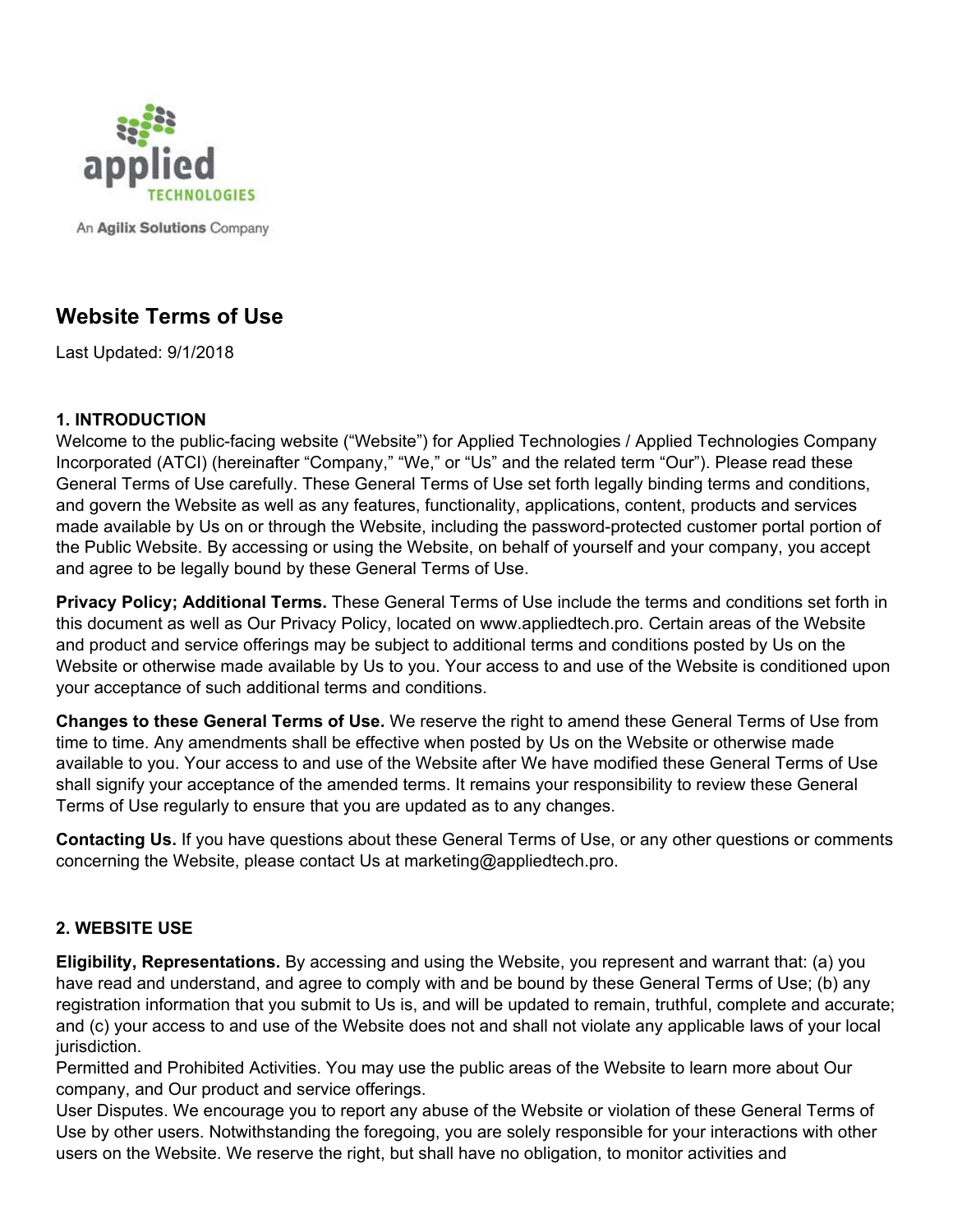communications on the Website, and to take action where We deem it to be appropriate, in Our sole discretion. Termination. We reserve the right to terminate your use of the Website or access to the customer portal at any time and for any reason, and/or to take other action, with or without prior notice to you, if you violate any provision of these General Terms of Use or use the Website in a manner for which it is not intended to be used.

**Indemnification.** You agree to indemnify, defend and hold Company, its directors, officers, employees, agents, affiliates and suppliers harmless from and against any and all claims, demands, actions, damages, liabilities, losses, fines, penalties, judgments, awards, settlements, costs and expenses (including reasonable attorneys' fees and legal costs) arising out of or resulting in whole or in part from your violation of these General Terms of Use, the Online Sales Terms of Use, your misuse of the Website or the Online Sales Portal, or your actual or alleged violation of any applicable law or the rights of another person or entity.

## **3. CONTENT GUIDELINES**

Content Posted by Users. Certain areas of the Website permit users to submit or "post" questions, feedback and other information (referred to collectively as "content"). All content submitted by you must be appropriate for viewing by a general audience, consistent with the general quality standards of the Website, and otherwise in compliance with these General Terms of Use. We reserve the right, but shall not have the obligation, to relocate and/or remove content that violates these General Terms of Use. Notwithstanding the foregoing, you are solely responsible for all content that you submit.

We are Not Responsible for User Content. We have no control over and assume no responsibility for the content posted by users of the Website. It is possible that other users may post offensive or inappropriate content, and that you may view or be involuntarily exposed to such offensive or inappropriate content. We do not approve of such conduct. However, We are not responsible for the content or conduct of other users of the Website, and shall have no liability for any actions or inaction taken in connection therewith. Content is not necessarily reviewed by Us prior to posting and does not necessarily reflect the opinions of Company. We make no representations or warranties, express or implied, as to the content submitted by users, and shall have no obligation to modify or remove inaccurate or inappropriate content.

## **4. LINKS TO THIRD PARTY SITES**

The Website may contain links to Internet or mobile sites not owned or operated by us, including to sites featuring companies, products, services or news that may be of interest or to pages that We maintain on YouTube, Facebook, Twitter or other social media sites. The inclusion of these links should not be construed as any sort of affiliation, sponsorship, endorsement, or approval. When you access a third-party Internet or mobile site, you do so at your own risk. We assume no responsibility or liability for any information, products or services available on or through any third-party Internet or mobile site, or for any actions taken by you or others in connection therewith.

## **5. PROPRIETARY RIGHTS**

Company and its suppliers reserve all right, title and interest in and to the Website, including but not limited to all products, services, materials, information, and compilations of information available on or through the Website, as well as any and all domains and sub-domains, the design, layout, graphics, programming code and "look and feel" of the Website, the copyrights, trademarks, service marks, and trade dress appurtenant thereto, all goodwill arising therefrom, and all other intellectual property and proprietary rights of any nature throughout the world embodied therein. You may not modify, reproduce, distribute, sell, or create derivative works based upon the Website, or post any content from the Website to newsgroups, blogs, mailing lists or social networking sites, without Our prior written consent.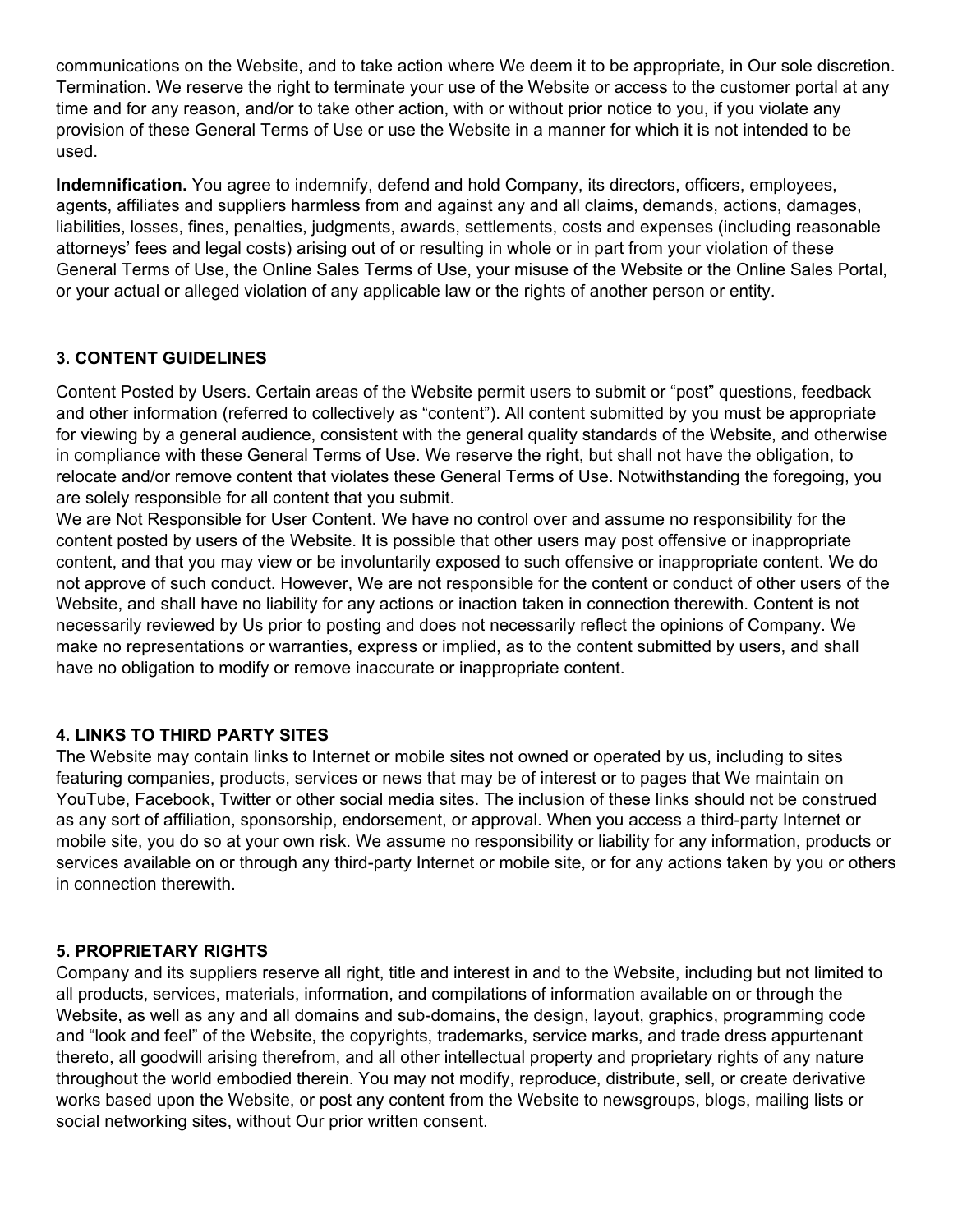From time to time, you may provide Us with suggestions, comments, ideas or other feedback for the Website or the products, services or information featured on the Website ("Feedback"). You acknowledge and agree, on behalf of yourself and your company, that you relinquish all rights in such Feedback, and that Company, its successors and assigns shall be free to use, disclose and otherwise commercialize and exploit such Feedback free of any and all claims by or monetary obligations to you or proprietary, confidentiality or other restrictions of any kind, including without limitation for purposes of developing improvements to Company's Website, products and services.

## **5. COPYRIGHT POLICY**

Company respects the copyrights of third parties. You may not use the Website to post, modify, distribute, or reproduce any copyrighted works without authorization or to otherwise infringe the copyrights of a third party. It is Our policy to terminate the accounts of users who repeatedly infringe the copyrights of others upon receipt of proper notification by the copyright owner or its legal agent. If you believe that your copyrighted work has been posted or used on the Website in a manner that constitutes copyright infringement, please provide Our Copyright Agent with written notice containing the following information: (i) a physical or electronic signature of a person authorized to act on behalf of the owner of the copyright interest that is allegedly infringed; (ii) identification of the copyrighted work (or in the case of multiple works, a representative list of such works) claimed to have been infringed; (iii) identification of the material that is claimed to be infringing, and the location of that material; (iv) your address, telephone number, and email address; (v) a statement by you that you have a good faith belief that use of the material in the manner complained of is not authorized by the copyright owner, its agent, or the law; and (vi) a statement by you, made under penalty of perjury, that the information in the notification is accurate, and that you are authorized to act on behalf of the owner of the copyright interest that allegedly is infringed. Our Copyright Agent for notice of claims of copyright infringement may be reached by mail at: Copyright Agent, Applied Technologies, 2023 Westport Center Drive, St. Louis, MO 63146, by phone at: 636-274-8000. Attn: Copyright Agent; or by email at: marketing@appliedtech.pro.

## **6. DISCLAIMERS**

THE WEBSITE, IS PROVIDED ON AN "AS IS AND "AS AVAILABLE" BASIS, AND ALL USE OF THE WEBSITE IS "AT YOUR OWN RISK." COMPANY MAKES NO REPRESENTATIONS OR WARRANTIES OF ANY KIND, EXPRESS OR IMPLIED, REGARDING THE WEBSITE OR THE PRODUCTS, SERVICES OR INFORMATION MADE AVAILABLE ON OR THROUGH THE WEBSITE, AND EXPRESSLY DISCLAIMS ANY WARRANTIES OF MERCHANTABILITY, FITNESS FOR A PARTICULAR PURPOSE, TITLE, OR NON-INFRINGEMENT. COMPANY DOES NOT REPRESENT OR WARRANT THAT YOUR USE OF THE WEBSITE WILL BE UNINTERRUPTED OR ERROR-FREE, OR THAT ANY PRODUCTS, SERVICES OR INFORMATION AVAILABLE ON OR THROUGH THE WEBSITE, E-COMMERCE SITE OR ONLINE SALES PORTAL WILL BE TRUE, ACCURATE, COMPLETE, UP-TO-DATE, OR FREE FROM VIRUSES, MALICIOUS CODE, TYPOGRAPHICAL ERRORS OR ALTERATION BY THIRD PARTIES.

## **7. LIMITATIONS ON LIABILITY**

IN NO EVENT SHALL COMPANY OR ITS SUPPLIERS BE LIABLE TO YOU OR ANYONE ELSE FOR ANY INDIRECT, CONSEQUENTIAL, SPECIAL, INCIDENTAL, EXEMPLARY, PUNITIVE, OR SIMILAR DAMAGES (INCLUDING WITHOUT LIMITATION LOST BUSINESS, LOST PROFITS, DAMAGE TO OR LOSS OF DATA, OR OTHER PECUNIARY LOSS) ARISING OUT OF OR RELATED TO THESE GENERAL TERMS OF USE, THE WEBSITE, THE PRODUCTS, SERVICES OR INFORMATION AVAILABLE ON OR THROUGH THE WEBSITE, ANY DECISION MADE OR ACTION TAKEN BY YOU IN RELIANCE THEREON, OR ANY FORCE MAJEURE EVENT, ACTS OF OMISSIONS OR OTHER USERS OR THIRD PARTIES, OR OTHER OCCURRENCE OUTSIDE OF OUR REASONABLE CONTROL. THE TOTAL CUMULATIVE LIABILITY OF COMPANY AND ITS SUPPLIERS ARISING OUT OF OR RELATED TO THESE GENERAL TERMS OF USE,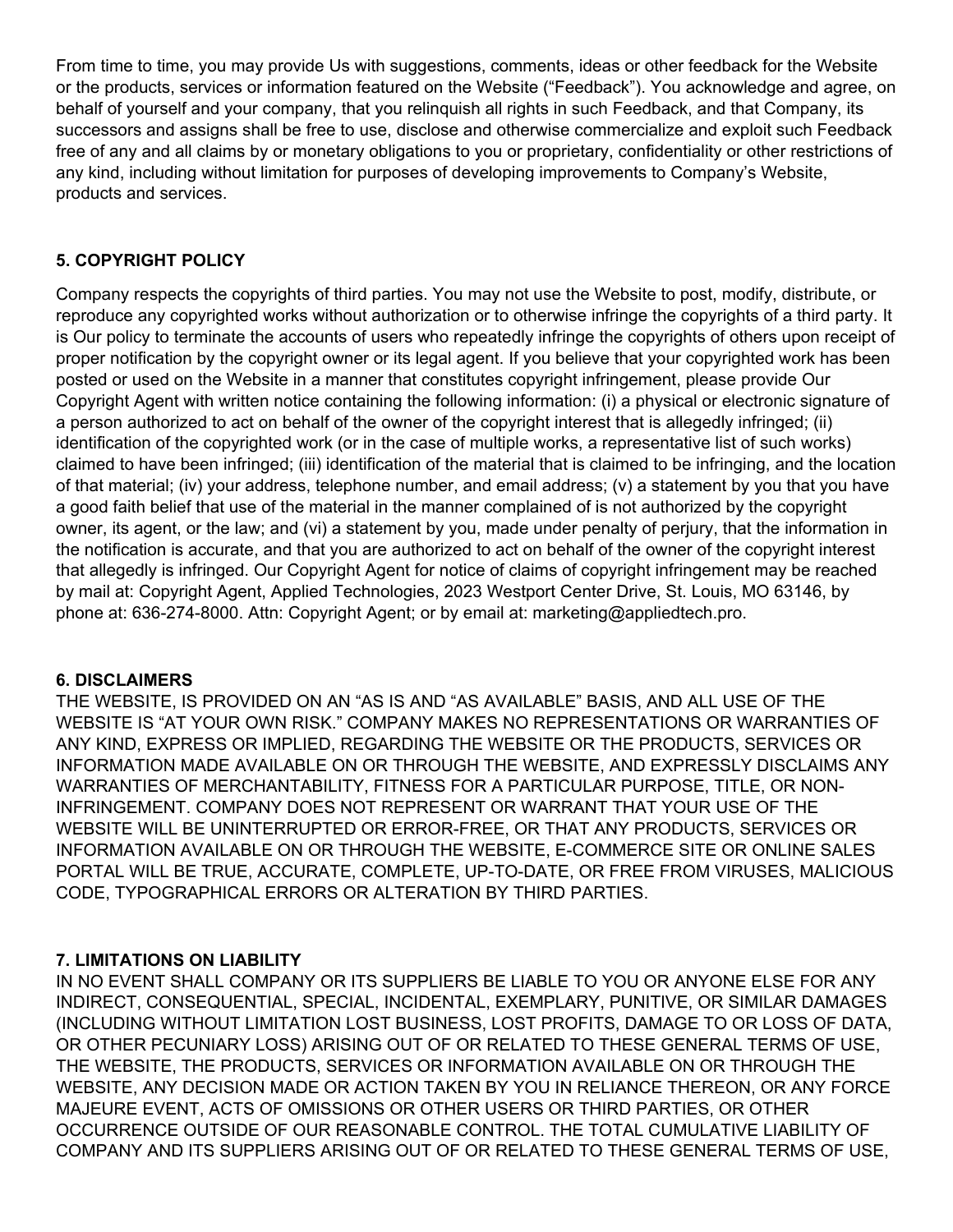THE WEBSITE, AND THE PRODUCTS, SERVICES AND INFORMATION AVAILABLE ON OR THROUGH THE WEBSITE, SHALL NOT EXCEED THE FEES (IF ANY) PAID BY YOU TO COMPANY FOR ACCESS TO THE WEBSITE IN THE TWELVE (12) MONTHS PRIOR TO THE ACCRUAL OF THE FIRST SUCH CLAIM OR TEN DOLLARS (\$10), WHICHEVER IS GREATER. THE LIMITATIONS ON LIABILITY IN THIS SECTION SHALL APPLY TO THE MAXIMUM EXTENT PERMITTED BY APPLICABLE LAW, REGARDLESS OF THE FORM OF ACTION, WHETHER IN CONTRACT, TORT (INCLUDING NEGLIGENCE), STRICT LIABILITY, INDEMNITY OR OTHERWISE, AND EVEN IF ADVISED OF THE POSSIBILITY OF SUCH DAMAGES. THE EXISTENCE OF MORE THAN ONE CLAIM OR SUIT WILL NOT EXPAND THIS LIMITATION. THESE LIMITATIONS ON LIABILITY ARE AN ESSENTIAL PART OF THESE GENERAL TERMS OF USE AND THE ONLINE SALES TERMS OF USE, AND SHALL BE VALID AND BINDING EVEN IF ANY REMEDY IS DEEMED TO FAIL OF ITS ESSENTIAL PURPOSE. CERTAIN STATES DO NOT ALLOW THE DISCLAIMER OF CERTAIN WARRANTIES OR TYPES OF DAMAGES, AND SO SUCH DISCLAIMERS MAY NOT APPLY TO YOU.

#### **8. MISCELLANEOUS**

Governing Law. The Website is hosted and operated in the United States of America. These General Terms of Use and the relationship between you and Us relating to your access to and use of the Website shall be governed by and interpreted for all purposes in accordance with the laws of the State of Missouri, USA, without regard to any conflict of laws principles that would require the application of the laws of a different jurisdiction. Jurisdiction and Venue. Any dispute, action or proceeding arising out of or related to these General Terms of Use, your access to or use of the Website, or the products, services, or information made available to you through the Website shall be commenced in the state courts of St. Louis County, Missouri or, if proper and exclusive subject matter jurisdiction exists, the U.S. District Court of the Eastern District of Missouri. You hereby consent to the exclusive personal jurisdiction and venue of such courts and waive any objections thereto, including without limitation any objection based on forum non conveniens; provided, however, the foregoing shall not prevent Us from seeking temporary or permanent injunctive or other equitable relief against you or compelling your indemnification obligations in any court of competent jurisdiction.

**Assignments.** You may not assign these General Terms of Use or assign or delegate any right or duty under these General Terms of Use or the Online Sales Terms of Use, in whole or in part, without Our prior written consent. Any attempted assignment or delegation shall be null and void from the beginning and without effect. We may assign these General Terms of Use or the Online Sales Terms of Use or any right or duty under these General Terms of Use, with or without notice to you, including to any affiliate or successor in interest of yours. Subject to the foregoing, these General Terms of Use shall be binding on and inure to the benefit of you and us, and each of your and Our respective heirs, administrators, successors and permitted assigns. Third Party Beneficiaries. Nothing contained in these General Terms of Use, express or implied, is intended or shall be construed to give any third party any rights or remedies under or by reason of these General Terms of Use. Notwithstanding the foregoing, the disclaimers and limitations on liability under these General Terms of Use shall extend to Company, its directors, officers, employees, agents, affiliates, and suppliers. All references to Company in connection therewith shall be deemed to include such persons and entities as third-party beneficiaries entitled to accept all benefits afforded thereby.

**Amendment; Waiver.** Any amendment by you or waiver by Us of these General Terms of Use must be in writing and signed by a duly authorized representative of Company. No provision shall be waived by any act, omission or knowledge of a party. Any waiver on one occasion shall not constitute a waiver of any other or subsequent duty or breach.

**Severability.** If any provision of these General Terms of Use is determined to be invalid or unenforceable under applicable law, the provision shall be amended by a court of competent jurisdiction to accomplish the objectives of such provision to the greatest extent possible under applicable law, or severed from these General Terms of Use if such amendment is not possible, and the remaining provisions of these General Terms of Use shall continue in full force and effect.